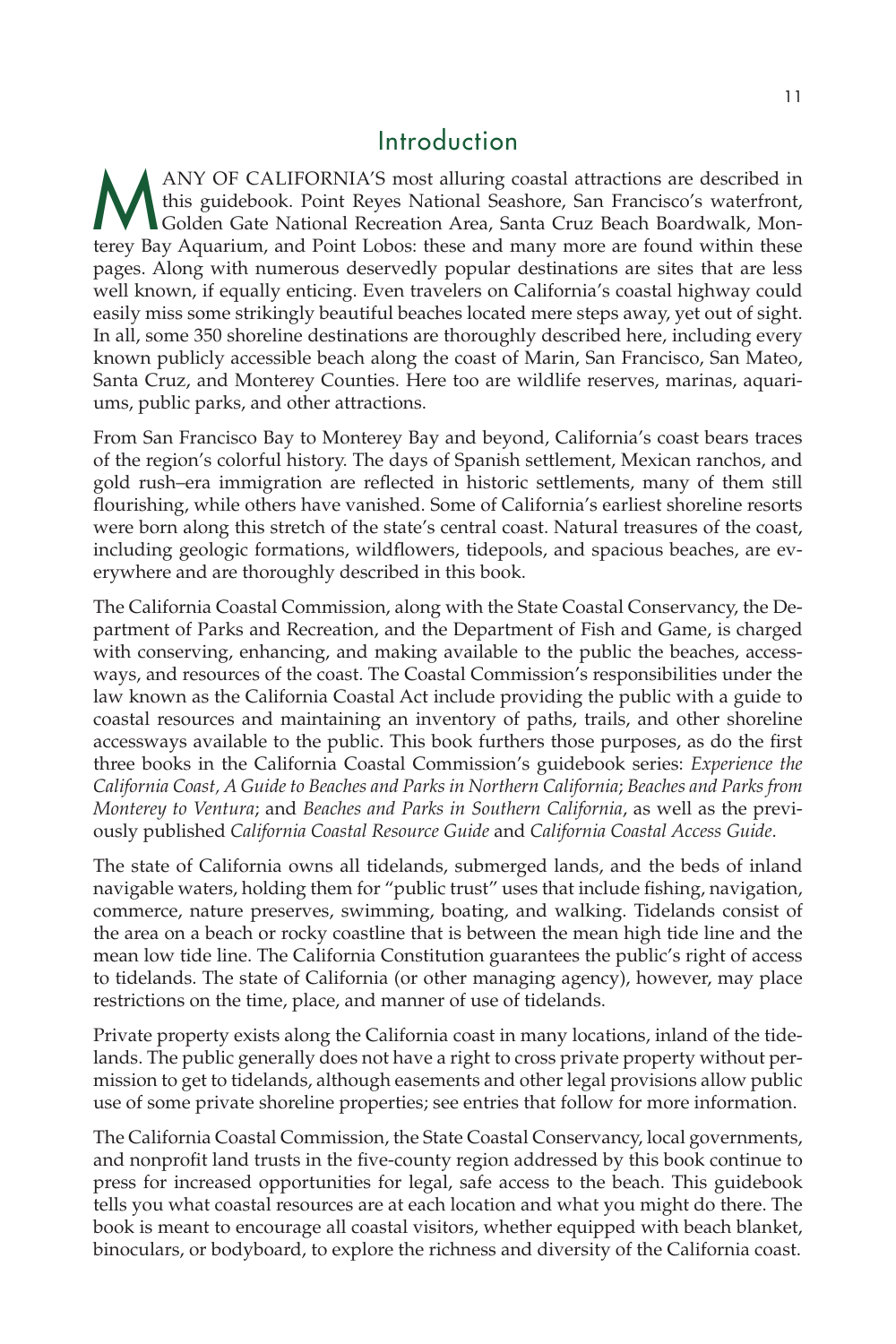#### 12 INTRODUCTION

Dogs enjoy an outing to the coast, but their inquisitive nature can create hazards for coastal wildlife. In state parks, dogs must be kept on leashes that are no more than six feet long and in a tent or enclosed vehicle at night. Except for guide dogs, pets are not allowed in state park buildings, on trails, or on most beaches. Although allowed in some city and county beach parks, dogs may be subject to leash requirements. Please observe posted signs regarding dogs on trails and beaches and in parks. For more information on beaches described in this guide that allow dogs either on- or off-leash, check the index for "dog-friendly beaches." Glass containers and alcoholic beverages are prohibited on most urban beaches, and some communities prohibit smoking on the beach; check individual entries for more information.

Numerous commercial outfitters sell or rent surfboards, kayaks, bicycles, and other recreational gear; some are listed here, as space allows. Check local yellow pages or Internet search services for more. The editors welcome suggestions for future editions (see p. 300).

For an economical overnight stay, this guide lists hostels, publicly owned campgrounds, and, as space permits, private campground facilities. Campsites in public or private parks include family camps, group camps, sites with RV hookups, walk-in environmental campsites, hike or bike sites, and enroute (overflow) spaces. Many can be reserved in advance. Visitors are encouraged to check with clearinghouses such as the local visitor bureaus for additional campground listings; for more information, see the introduction for each county.

Information about market-rate hotels, inns, eating establishments, and other visitor destinations is available from numerous guidebooks and websites.

Enjoy your visits to California's spectacular coast. Keep safe by observing posted restrictions along hazardous stretches of shoreline. Remember that sleeper waves are a factor on the California coast. When strolling the beach or checking out tidepools, make it a general rule not to turn your back on the ocean. Remember that large waves may wash over what look like safe spots on rocks and bluffs. When possible, swim near a lifeguard. Lifeguards patrol many parts of the central California coast year-round, although lifeguard towers on the sand are very limited and are generally staffed daily only during the summer.

Natural conditions along the California coast are always changing, and the width of beaches and shape of bluffs can be altered by the seasonal movement of sand or by erosion. Coastal access and recreation facilities can be damaged by these forces, and trails, stairways, parking areas, and other facilities may be out of service or may be closed due to budget constraints. When planning any trip to the coast, check ahead of time to

For general information on state parks, including a list of camping and day-use fees and campgrounds available without a reservation, see: www.parks.ca.gov.

For state park camping reservations, call: 1-800-445-7275 (available 24 hours), or see: www.reserveamerica.com.

For other camping opportunities, see individual entries that follow.

For information on Hostelling International's facilities, see: www.hiusa.org.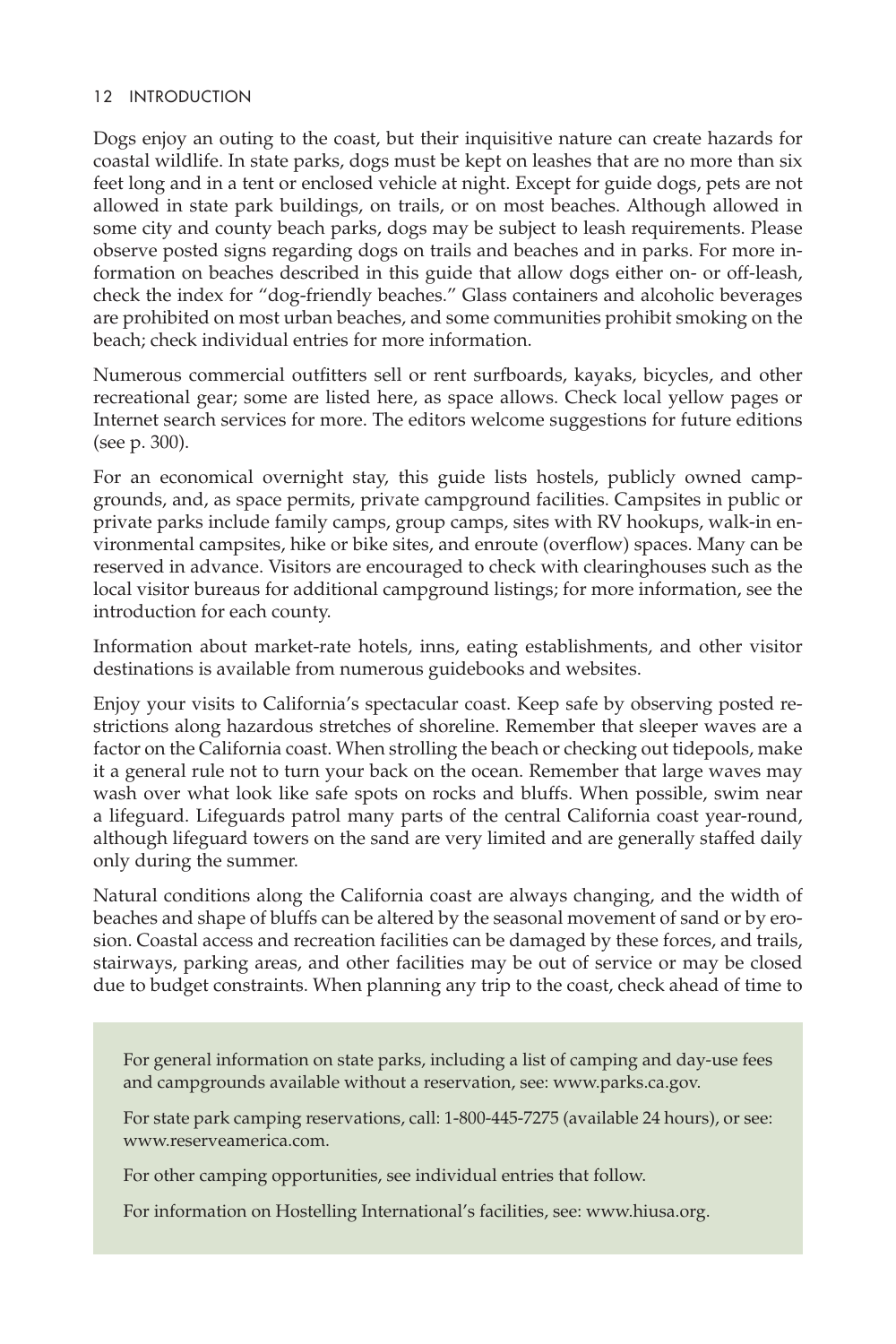make sure that your destination is currently accessible. Some facilities, such as park visitor centers, are run by volunteers and are open only limited hours; call ahead to check open times. Facilities such as running water are limited or not available at some parks and shoreline accessways; it is a good idea on a coastal trip to bring water, food, layered clothing, and sunscreen. Bring change for parking meters. There is room here for only limited information about public transit lines that serve beaches; check with local transit providers for details.

This guide's purpose is to contribute to a better understanding of the importance of coastal resources, both to the quality of life for people and to the maintenance of a healthy and productive natural environment. This book is offered with the knowledge that a wide appreciation for the coast among Californians plays an important role in the protection and restoration of coastal resources.



Seal Rock Overlook, San Francisco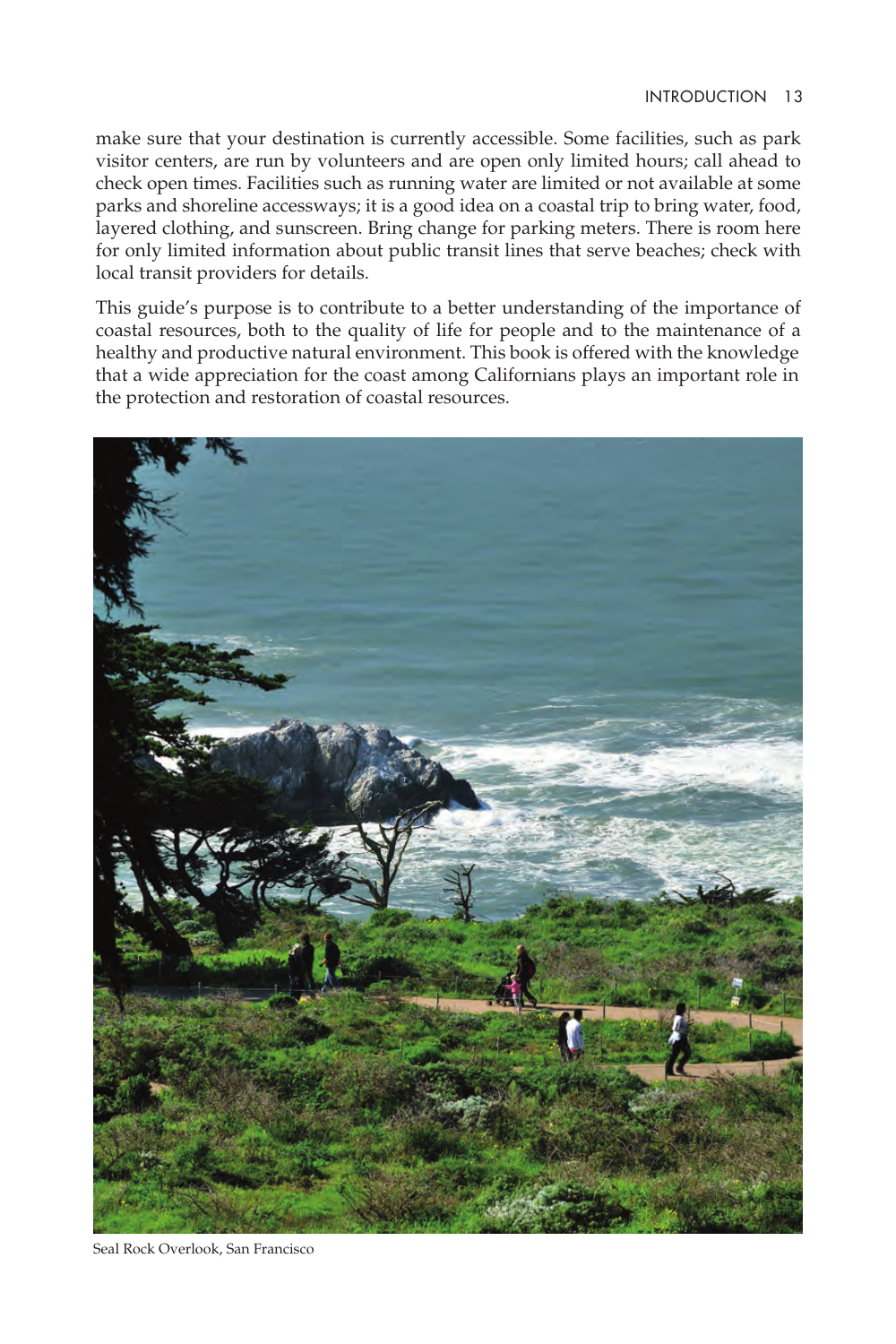### Using This Guide

Each group of sites is accompanied by a map and a chart of key facilities and characteristics. The "Facilities for Disabled" chart category includes wheelchair-accessible restrooms, trails, campsites, or visitor centers; text descriptions note where restrooms are *not* wheelchair accessible. The "Fee" category refers to a charge for entry, parking, or camping. Check the index for surfing spots, beaches with lifeguard service, and other recreational highlights. Most parks and recreational outfitters maintain websites, but URL addresses may

change and space here is limited; use any popular Internet search engine to look for more information on facilities listed in this guide.

Brief introductions to coastal environments such as beaches, rocky shore, and the vast Monterey Submarine Canyon are included, along with highlights of plants, animals, and other resources that you may see there. For more information about the California coast, consult the Bibliography and Suggestions for Further Reading found on p. 308.

Sandy Beach Rocky Shore **Trail** e Genter Campground ex<sub>dipping</sub> of Viewing **R** Jiewing Boating **Facilities for Disabled**  *Food and Drink Restrooms* **Parking**  *Fee*



Natural Bridges State Beach, Santa Cruz County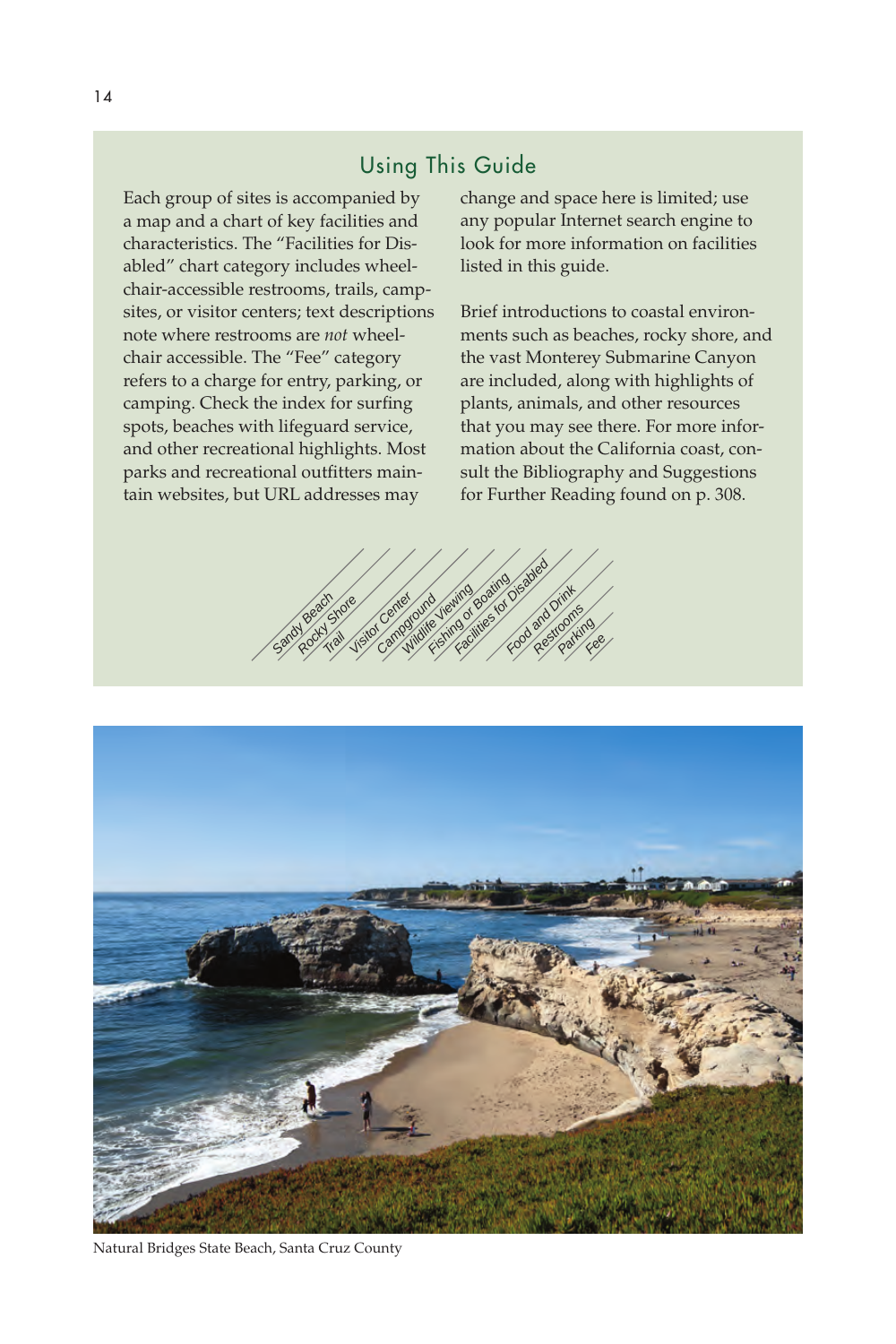# Caring for the Coast

AN YOU IMAGINE California without the coast? Our state is in many ways defined by its coastline, which provides us with endless enjoyment, beauty, solace, and adventure. It is easy to take this for granted. But what have y defined by its coastline, which provides us with endless enjoyment, beauty, solace, and adventure. It is easy to take this for granted. But what have you done for the coast lately? You can contribute to its good health by developing an awareness of how it is affected by your everyday actions, and striving to act in ways that will have beneficial results. Here are some tips. For more ideas and to take the Coastal Stewardship Pledge, visit www.coastforyou.org or call 1-800-COAST-4U.

### Stash Your Trash

Each year, thousands of marine animals die after becoming entangled in or ingesting debris. Plastic is particularly harmful because it does not biodegrade. When exposed to the elements, plastic breaks up into smaller and smaller pieces, but these particles persist. Researchers have found alarming quantities of small plastic pieces in the open ocean, where they circulate continuously unless and until consumed by a bird, fish, or marine mammal.

Most of this debris comes from land and was carried to the ocean by rain, tides, or wind. Avoid contributing to this problem by always disposing of trash properly and by practicing the three "Rs"—**reduce** the waste you generate, buy **reusable** items, and **recycle** trash when possible. When going to the beach or out on a boat, bring a bag and pick up the debris you come across. Each piece you collect is one less hazard for a marine animal. Another way to help is to volunteer for a beach cleanup activity, such as Coastal Cleanup Day or the Adopt-A-Beach Program.



Volunteers on an excursion from Fresno participating in a beach cleanup at Monterey Beach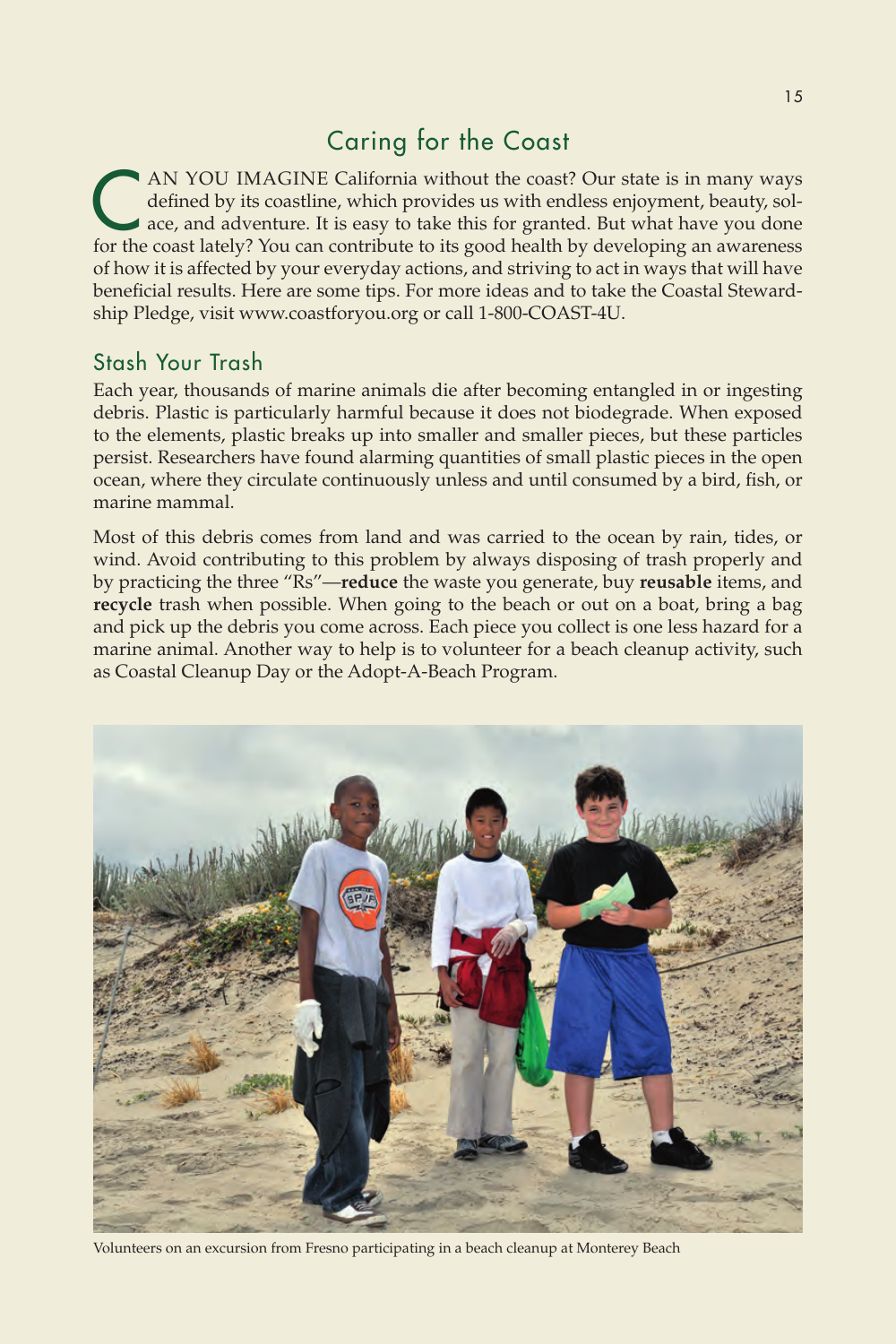#### 16 CARING FOR THE COAST

# Coastal Wetlands

In California, population growth and associated coastal development have destroyed or degraded most of our coastal wetlands. Those that remain provide critical wildlife habitat and are a tremendous public resource. Wetlands can serve as a refuge for wildlife and for human visitors, too—a place to go for a respite from urban life, where you can experience nature. This book describes many of these wetlands and the recreational opportunities available there. Take care when visiting wetlands; they are susceptible to damage if vegetation is disturbed by foot traffic, and sensitive wildlife species are vulnerable to disturbance by humans, dogs, and horses. When visiting wetlands, stay on prescribed pathways and boardwalks, and pay close attention to rules imposed by land managers. Where dogs are allowed, keep them leashed.

# Tidepool Etiquette

Tidepools offer the opportunity to see fascinating marine creatures at close range. However, given the sensitivity of tidepool plants and animals to human contact, there is a real danger of these remarkable ecosystems being quite literally loved to death. It is critical that all visitors learn proper "tidepool etiquette." Please follow these rules when visiting tidepools, and help to educate other visitors as well.

- Watch where you step. Step only on bare rock or sand.
- Don't touch any living organisms. A coating of slime protects most tidepool animals, and touching the animals can damage them.
- Don't prod or poke tidepool animals with a stick. Don't attempt to pry animals off of rocks.
- Leave everything as you found it. Collecting tidepool organisms is illegal in most locations and will kill them. Cutting eelgrass, surfgrass, and sea palm is prohibited.



Tidepools exposed at low tide at James V. Fitzgerald Marine Reserve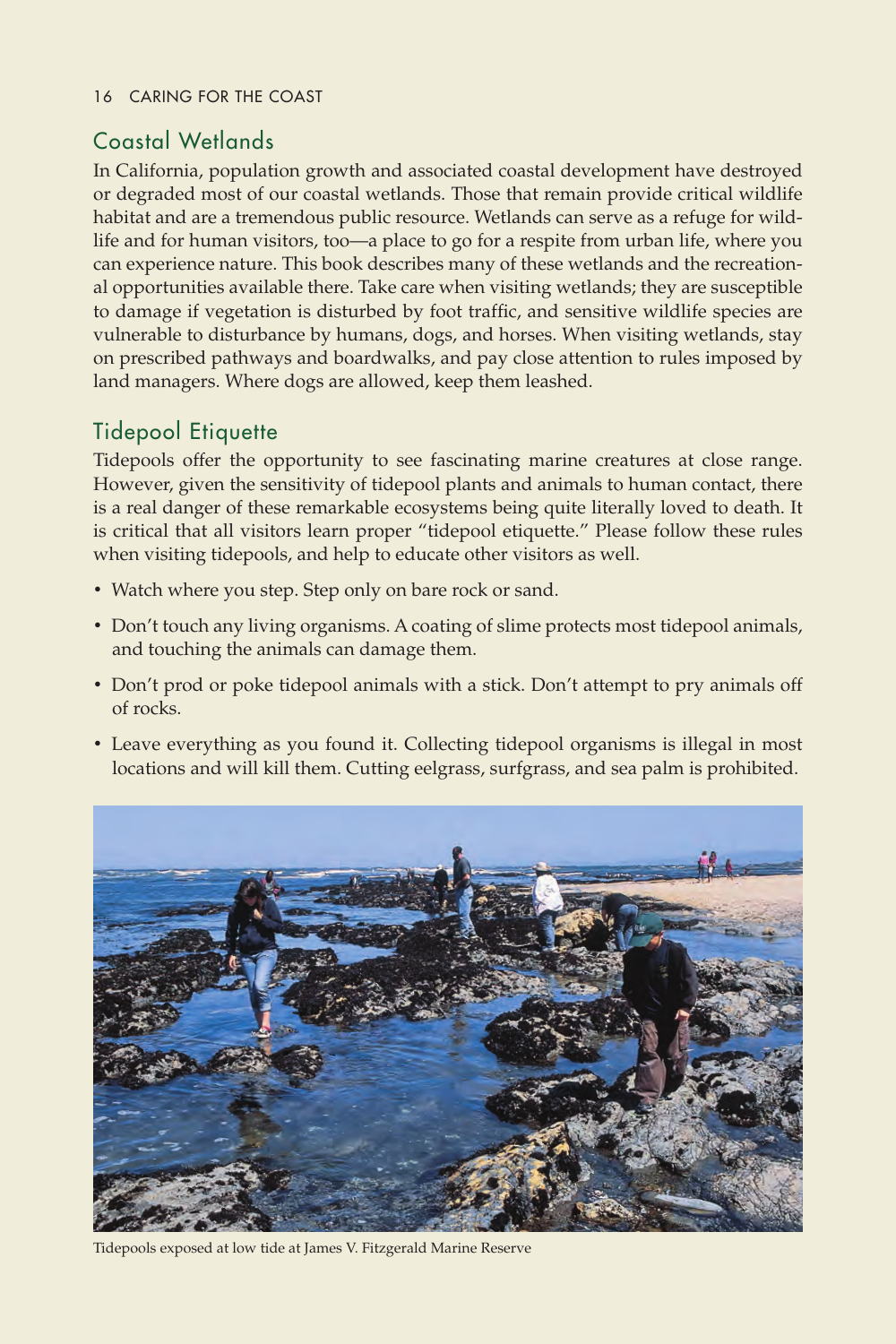### Marine Protected Areas

California's designated marine protected areas include "no-take" marine reserves, where all marine life is protected, as well as marine conservation areas and marine parks, where the catch of certain species with specified types of fishing gear is allowed. For maps and regulations, which are different for each site; see: http://www. dfg.ca.gov/mlpa/. Or, contact the California Department of Fish and Game by e-mail at: AskMarine@dfg.ca.gov or call: 831-649-2870.

## Watching Wildlife

Observing wild animals in their natural environment is a rare treat. To ensure that the encounter results in no harm to either the animal or the human observer, keep your distance and watch quietly. Stay clear of mothers with young, and never surround an animal, or trap an animal between a vessel and shore. Leave pets at home, or keep them on a leash and away from wildlife. Never feed wild animals. If a marine mammal appears sick or a pup appears to be abandoned, resist the temptation to "save" it. Instead, seek help from a professional. Contact the Marine Mammal Center: 415-289-SEAL.

# Sensible Seafood Choices

Increasing consumer demand for seafood has led to overfishing. Some fishing practices destroy habitat and harm non-target fish and animals. Use your purchasing power to support healthy oceans by selecting seafood that is harvested in a sustainable and environmentally responsible manner. For a pocket guide to sensible seafood choices, visit www.montereybayaquarium.org/cr/seafoodwatch.asp.

### Non-point Source Pollution

Another way that people affect the health of the coast is through non-point source pollution, which gets flushed into the ocean by stormwater runoff. Minimize your contribution to this problem by taking simple actions; for example, use least-toxic gardening products, maintain your car to prevent oil leaks, and pick up after your dog.

# Whale Tail License Plate

California drivers can help the coast by purchasing a Whale Tail License Plate. The plate funds coastal access trails, beach cleanups, habitat restoration projects, and coastal and marine education programs throughout California, including grants to local groups. The Whale Tail License Plate got a fresh new look in 2011. The new Whale Tail Plate was designed by California artists Elizabeth Tyndall and Bill Atkins.

For information, call: 1-800-COAST-4U, or visit www.ecoplates.com.



New whale tail plate design